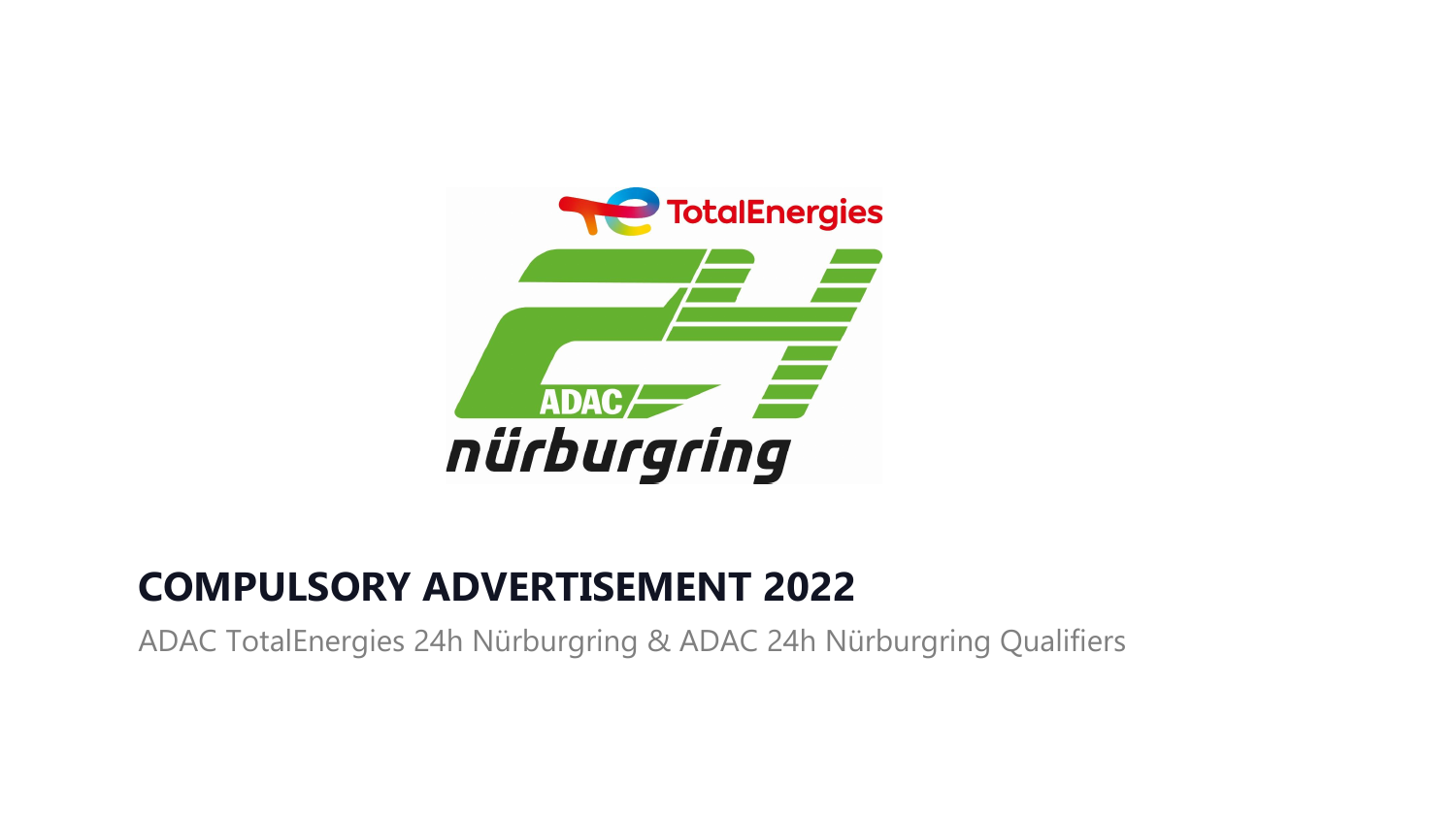## **CAR DRAFT & SIZES 2022**

ADAC TotalEnergies 24h Nürburgring & ADAC 24h Nürburgring Qualifiers





### **Windscreen**

GRAN TURISMO 17 cm x 103 cm (HxW) Position Display 15 cm x 31 cm (HxW).

**Rear Window**

REMUS 15 cm x 140 cm (HxW) Small Numbers 1: 12 cm x 5 cm (HxW)

**Mudgards front (plot)** Falken 4,24 cm x 40 cm (HxW)

**Number Panels**

TOTAL 36 cm x 70 cm (HxW)

**Number Plates** 

H&R 12 cm x 45 cm (HxW)

Exception (Consultation with SPORTTOTAL) 2 Stickers à 10 cm x 25 cm (HxW)

(Elucidations Number Plates next page)

**Bumpers (ONLY CLASS TCR!)**

Goodyear ca. 6 cm x 32,5 cm (HxW)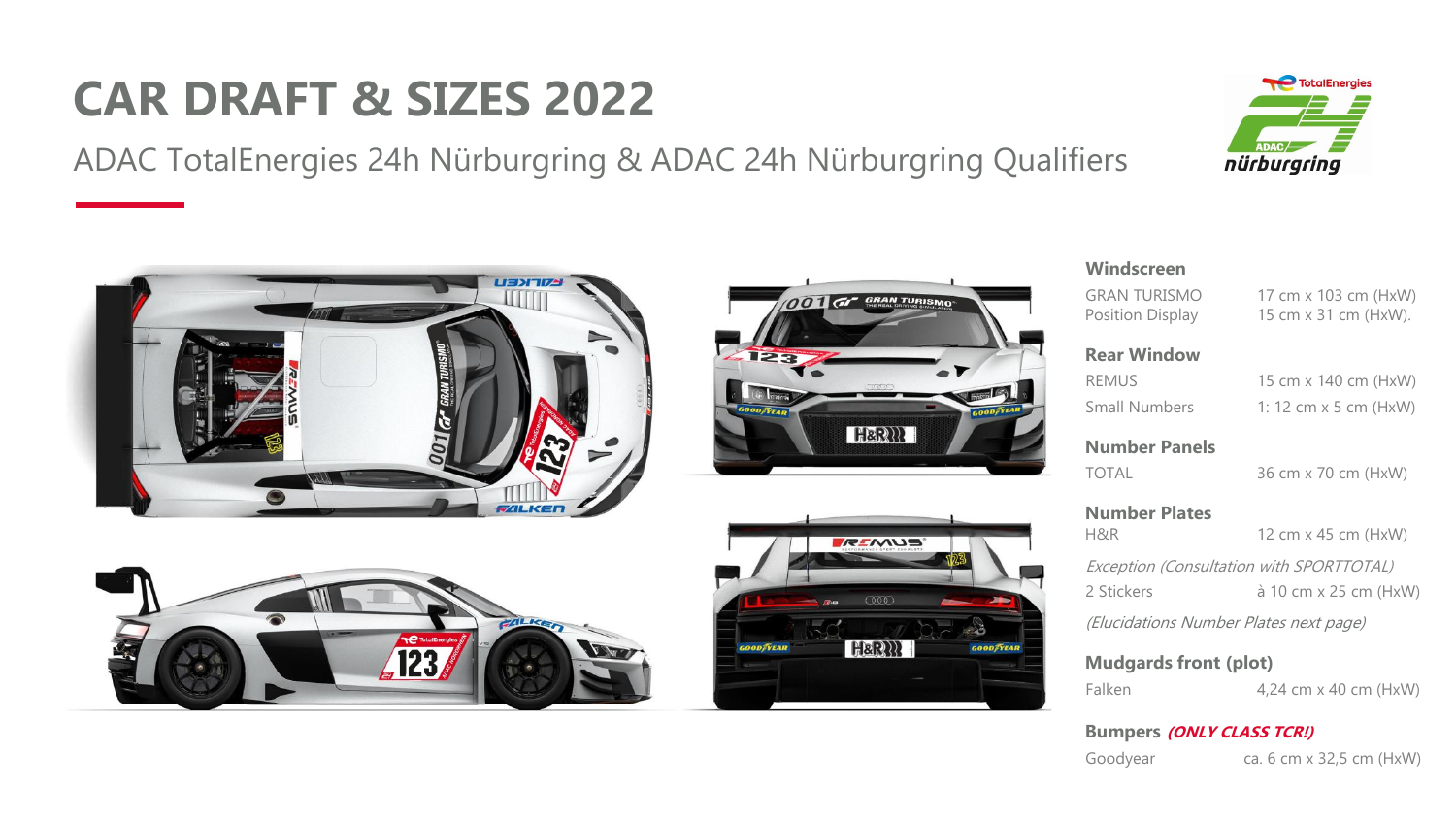# **ELUCIDATIONS NUMBER PLATES**

ADAC TotalEnergies 24h Nürburgring & ADAC 24h Nürburgring Qualifiers

### **Attention:**

- Mounting at the spoilers is **forbidden**!
- If there is no possibility to mount it at the number plate, the sticker should be mounted at the next available position to the number plate.
- Exceptions only after consultation with SPORTTOTAL.

### **Realization of the H&R number plates as follows:**





Number plate **Next available position to number plate** Exception:

2 Stickers (Consultation with SPORTTOTAL)

### **Contact:** SPORTTOTAL LIVE GmbH Christian Knieps | christian.knieps@sporttotal.com | +49 221 78877 503 | +49 176 17887506